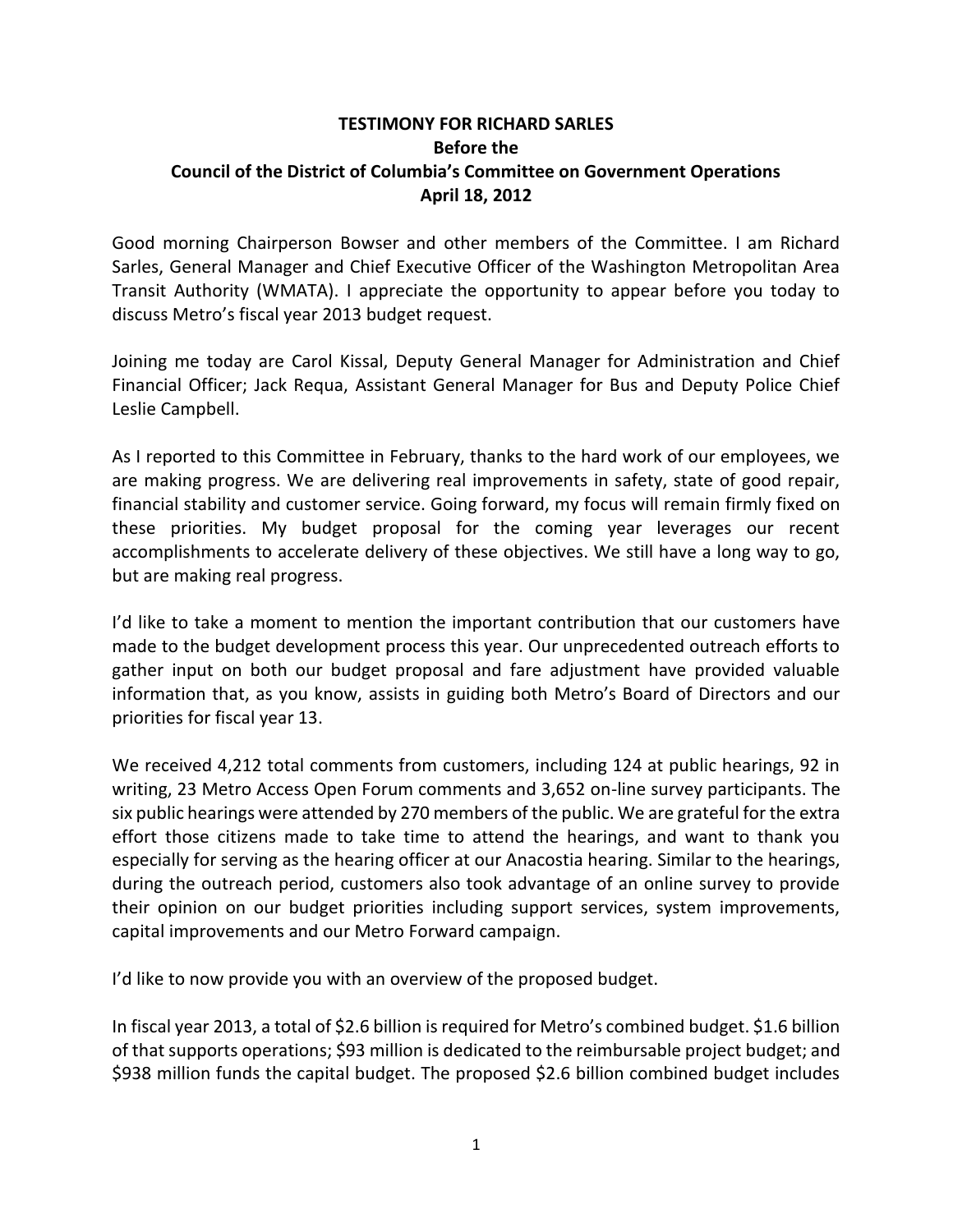all operating, capital, and debt services requirements of Metro from July 1,2012 through June 30, 2013.

## *Proposed operating budget*

Metro's proposed fiscal year 13 operating budget continues today's Metrobus, Metrorail, and MetroAccess service across the national capital region and very importantly, it will allow for the continued rebuilding and safety work underway. Additionally, the budget allows us to enhance service to our customers by:

- Continuing work to comply with NTSB requirements
- Advancing our worker fatigue management program
- Preparing for Silver Line service
- Expanding rail rush hour service through our Rush+ service
- Improving equipment maintenance
- Increasing escalator preventive maintenance
- Adding more police officers
- Continuing our terrorism prevention team
- And of particular importance to the District, enhancing our priority bus corridors, including service enhancements along 16th Street, and ML King, Wisconsin, Pennsylvania, and Georgia avenues and the 90 Line. In addition, nine completed or inprogress studies, which include those for the 14th Street and A Lines, recommend signal priority, enhanced bus stops, real time rider information, and additional signage.

The \$1.6 billion proposed fiscal year 2013 operating budget is funded with passenger fares and parking revenue (52 percent), state and local subsidy contributions (45 percent) and other revenue sources (3 percent). Federal dollars do not support the operating budget.

The fiscal year 2013 operating budget represents an eight percent, or \$111 million increase over approved fiscal year 2012 levels. About half of the increase supports continuation of existing service levels. The remainder (\$55 million) provides \$20 million to prepare for Silver Line service and \$35 million funds other service improvements, which I will discuss in a few minutes.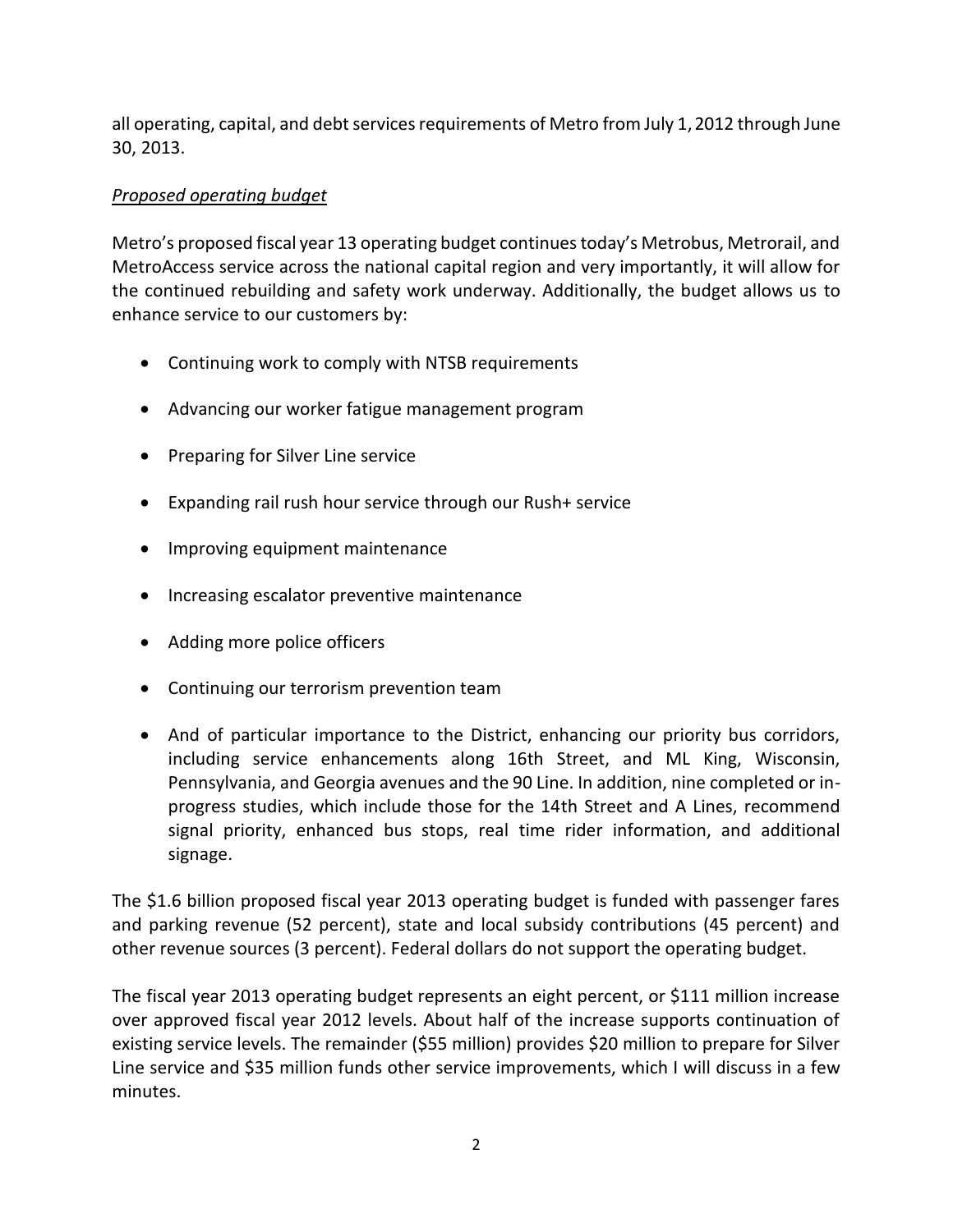Labor related costs consume of 70 percent of the operating budget, and about 47 percent of the increase in total cost, year-over-year, is labor related. There is no funding provided for wage increases in the fiscal year 13 operating budget. As I have stated previously, any wage changes for employees will depend upon employees identifying further cost savings.

The budget development process is on-going. The Metro Board is considering options to balance the budget with contributions from both our funding jurisdictions and riders. As we reported in last week's Board Finance Committee meeting, our original budget increase of \$119 million has been reduced to \$109 million through improved ridership projections, additional costs savings identified by Metro staff and the March Board decision to fund Rush Plus bus service from fiscal year 2011 budget surplus.

At the Metro Board Finance committee meeting last Thursday, I recommended to the Board a set of fare increases consistent with their Fare Policy Principles adopted in 2010 and Title VI requirements. Highlights of the changes include an increase in peak period fares by 5.7% with a maximum fare of \$5.75; better alignment of off peak fares with peak fares; elimination of the peak-of-the-peak surcharge; and a new 28-day pass. Metro Bus regular fares will increase by 10 cents. As one of our Board members pointed out during the Finance Committee meeting last week, Metro still has some of the lowest bus fares in the country. MetroAccess fares will remain capped at \$7.00 and parking fees will increase by 25 cents.

The District of Columbia's share of the total operating subsidy is \$266 million, or about 37 percent of the total. This level of funding will support 650 buses that operate on 114 bus routes and 71 bus lines in the District of Columbia. It will also cover the District's share of Metrorail operating cost and the MetroAccess program. In addition, it covers DC's portion of Metro's Debt Service.

## *Proposed capital budget*

Metro's \$5.6 billion multiyear capital improvement program is dedicated to addressing prioritized safety, reliability and state of good repair needs. The fiscal year 2013 capital budget represents a nearly \$1 billion snap-shot in time towards achieving those objectives. Federal grants fund 48 percent of these costs; our state and local partners contribute 45 percent; and the balance is provided principally through reimbursable contracts.

The District of Columbia will provide \$139 million, or a 36 percent share of the total capital contribution by jurisdiction partners.

Last year the Board gave me new tools to help manage the program. One of those tools allows me to approve budget movement between capital projects. We have used this tool to great advantage, deferring projects that have experienced delays and accelerating work on other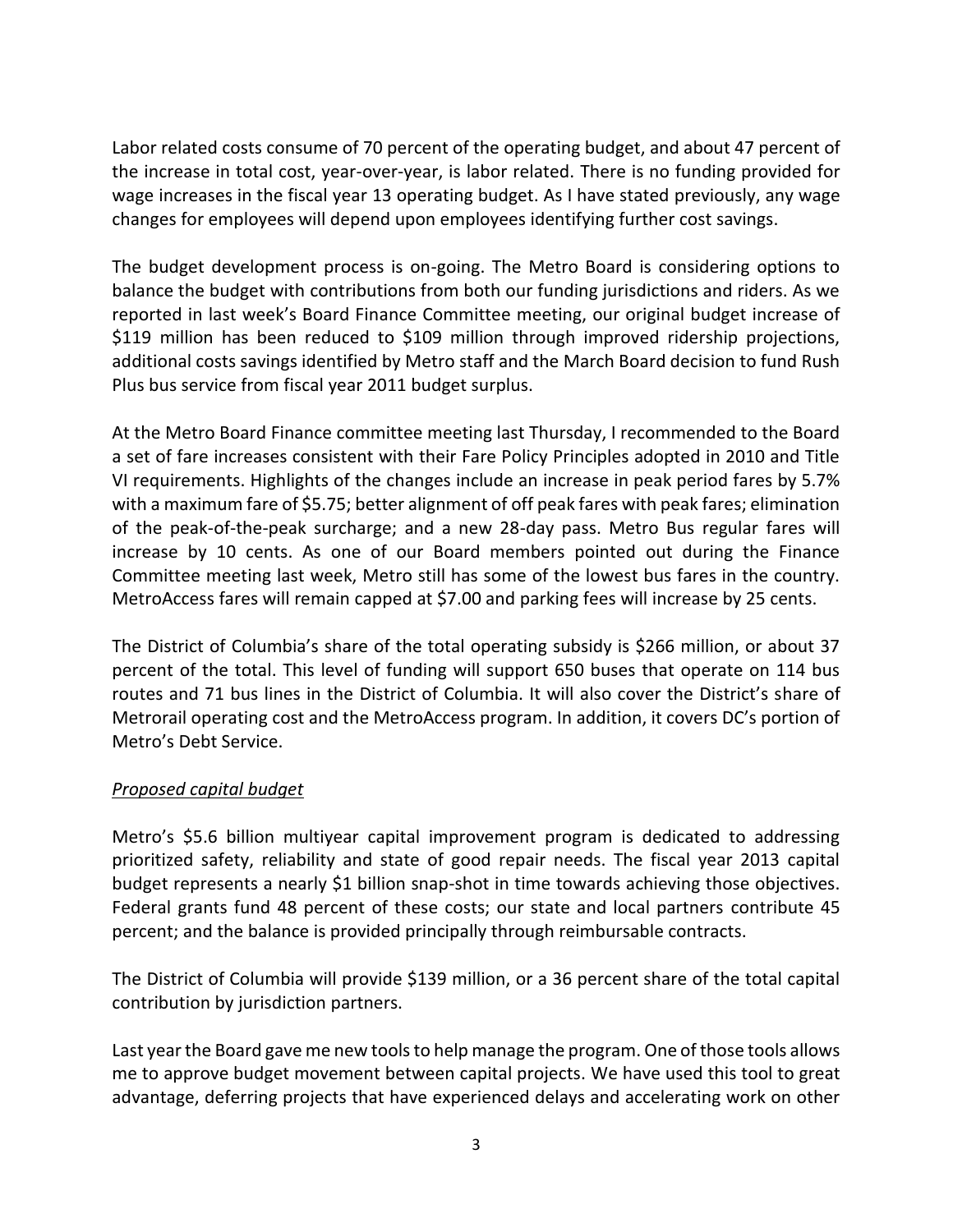projects. Work on a host of projects from critical repairs on the Red Line, particularly in the Dupont to Silver Spring segment, to station coolers to improve the customer experience is being advanced. It has also spurred new projects that enable us to advance our ability to accept credit card payments at parking facilities. All of these projects will be completed ahead of schedule this year.

We have recently realized improved efficiencies in managing the part of the capital program dedicated to rail line rehabilitation, specifically in the Dupont to Silver Spring segment. In the District we completely replaced three escalators at Foggy Bottom, rehabilitated seven at Union Station, three at Dupont Circle, three at Farragut North, one at Federal Center Southwest, five at Gallery Place and three at Judiciary Square.

We have performed considerable work at Union station, including upgrading the public address system, installing a new uninterruptible power system, replacing the air conditioning system and installing new suspended ceilings in the station.

We have completely replaced the ventilation and exhaust fans at Farragut North, Judiciary Square and Union Station.

Consistent with ADA requirements, we have installed new bumpy tiles at our Tenleytown and Dupont Circle stations.

The Rhode Island Avenue station has received new signage and canopy Skylights.

The construction of a new Leed Silver Bus Maintenance and Storage facility is nearly completed on Shepherd Parkway. In partnership with the District, Metro is extending the compressed natural gas fuel line to DC-owned property next to our facility, where the District will erect a CNG pumping station to fuel its vehicles.

We have completed strategic repairs to the Northern Bus Division which will extend the life of the facility for five years.

Looking ahead, we will continue our accelerated program. Some of the project highlights we forecast for the coming year include:

- Move to production of 7000-series railcars
- Complete installation of rollback protection on the 5000-series railcars
- Start installation of emergency door releases on the 4000 and 5000-series railcars